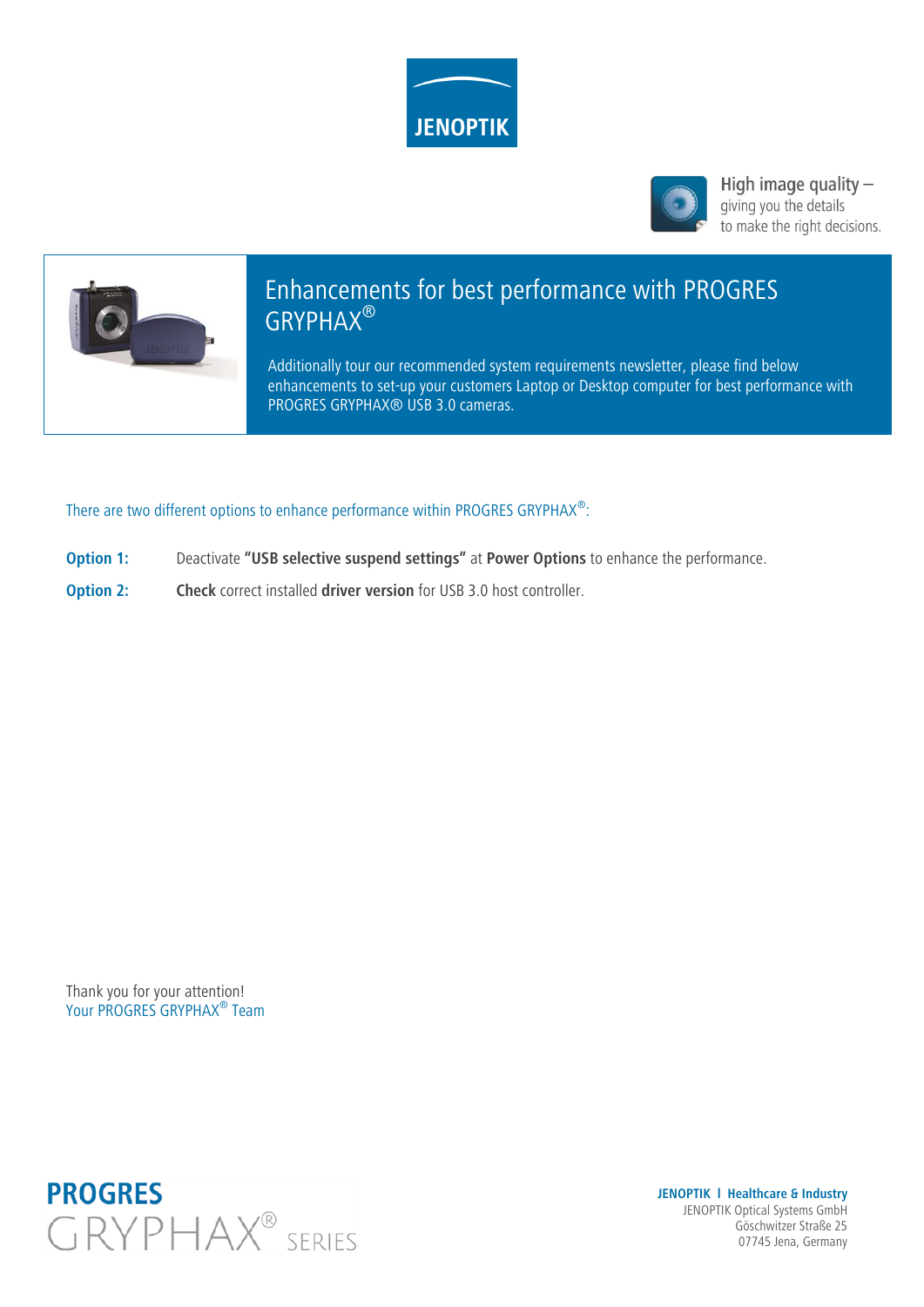

# **Question:**

How can I deactivate "**USB selective suspend settings"** for USB host controller?

# **Answer:**

Please find below enhancements to set-up your customers Laptop or Desktop computer for best performance within PROGRES GRYPHAX USB 3.0 cameras.

| (1)<br>All Control Panel Items                                        | Go to the control panel and open: "Power Options" on your computer |                                          | $\Box$<br>$\times$                            |
|-----------------------------------------------------------------------|--------------------------------------------------------------------|------------------------------------------|-----------------------------------------------|
| → ↑ 2 > Control Panel > All Control Panel Items<br>$\leftarrow$       |                                                                    |                                          | Search Control Panel<br>$\vee$ 0<br>$\varphi$ |
| Adjust your computer's settings                                       |                                                                    |                                          | View by: Large icons                          |
| <b>Administrative Tools</b>                                           | AutoPlay<br>Ц,                                                     | <b>Backup and Restore</b><br>(Windows 7) | <b>BitLocker Drive Encryption</b>             |
| <b>Color Management</b>                                               | <b>Credential Manager</b>                                          | Date and Time                            | Default Programs                              |
| <b>Device Manager</b>                                                 | <b>Devices and Printers</b><br>$\approx 1$                         | <b>Display</b>                           | Ease of Access Center                         |
| <b>File Explorer Options</b>                                          | <b>File History</b>                                                | Flash Player (32-bit)                    | Fonts                                         |
| HomeGroup                                                             | <b>HP 3D DriveGuard</b>                                            | <b>Indexing Options</b>                  | <b>Internet Options</b>                       |
| Keyboard                                                              | 子<br>Language                                                      | Mouse                                    | Network and Sharing<br>Center                 |
| <b>NVIDIA nView Desktop</b><br>$^{\circledR}$<br>Manager <sup>V</sup> | <b>NVIDIA Systemsteuerung</b>                                      | Personalization                          | Phone and Modem                               |
| <b>Power Options</b>                                                  | <b>Programs and Features</b><br>$\overline{\mathbf{u}}$            | Recovery                                 | Region                                        |
| RemoteApp and Desktop<br>Connections                                  | <b>Security and Maintenance</b>                                    | Sound<br>( C)                            | <b>Speech Recognition</b>                     |
| <b>Storage Spaces</b>                                                 | <b>Sync Center</b>                                                 | System                                   | Taskbar and Navigation                        |
| Troubleshooting                                                       | <b>User Accounts</b>                                               | <b>Windows Defender</b>                  | <b>Windows Firewall</b>                       |
| <b>Windows Mobile Device</b><br>Center                                | BT.<br><b>Windows Mobility Center</b>                              | Windows To Go                            | <b>Work Folders</b>                           |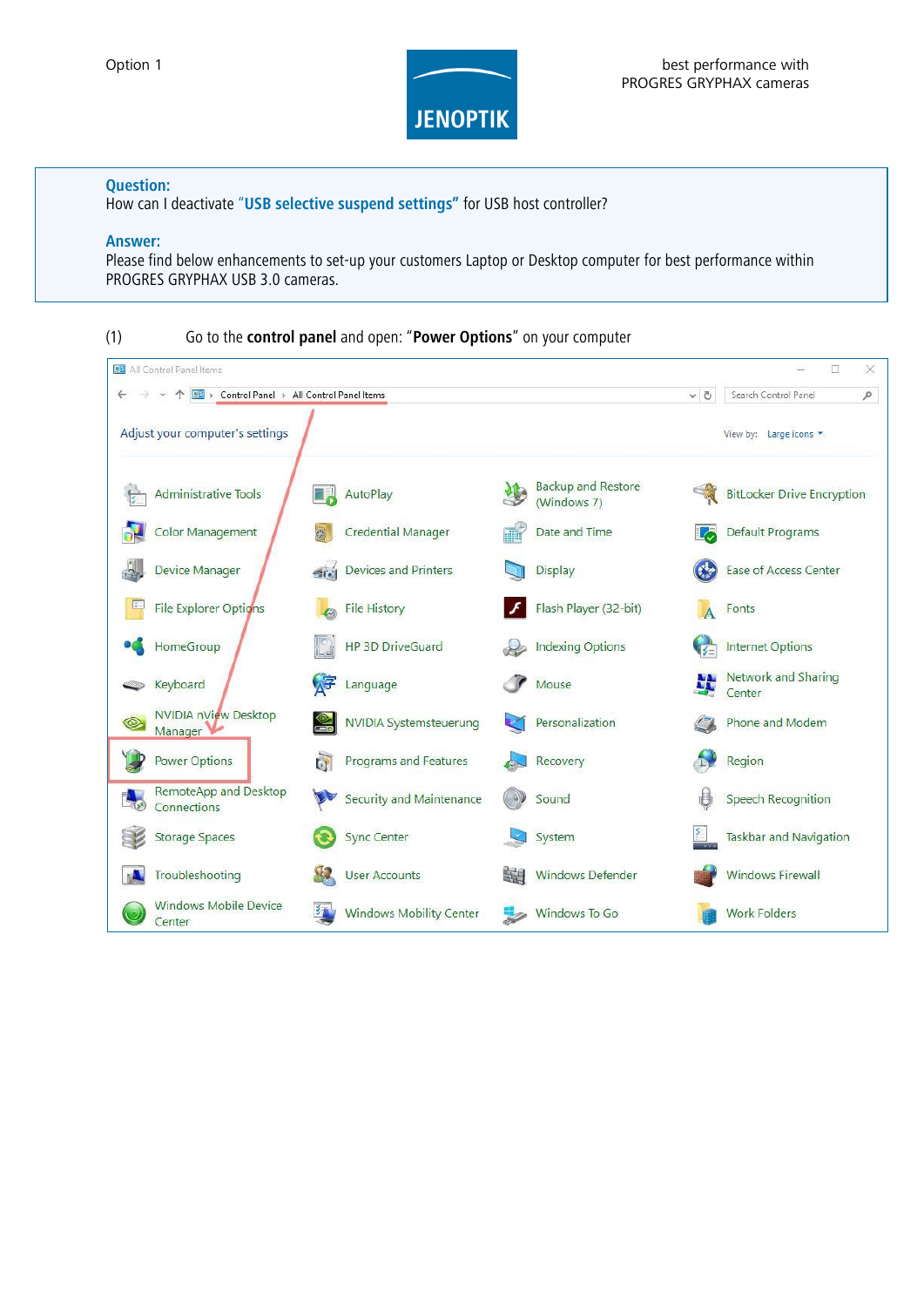

(2) Select your current or preferred power plan and go to "**Change plan settings**" of your current or preferred used power plan.

| Đ | Power Options                  |                                                                                                                                  |         |                      | × |
|---|--------------------------------|----------------------------------------------------------------------------------------------------------------------------------|---------|----------------------|---|
|   |                                | Control Panel > All Control Panel Items > Power Options                                                                          | $\circ$ | Search Control Panel | Q |
|   | Control Panel Home             | Choose or customize a power plan                                                                                                 |         |                      |   |
|   | Require a password on wakeup   | A power plan is a collection of hardware and system settings (like display brightness, sleep, etc.) that manages                 |         |                      |   |
|   | Choose what the power          | how your computer uses power. Tell me more about power plans                                                                     |         |                      |   |
|   | buttons do                     | Plans shown on the battery meter                                                                                                 |         |                      |   |
|   | Choose what closing the lid    | <b>Balanced (recommended)</b>                                                                                                    |         | Change plan settings |   |
|   | does                           | Automatically balances performance with energy consumption on capable hardware.                                                  |         |                      |   |
|   | Create a power plan            |                                                                                                                                  |         |                      |   |
|   | Choose when to turn off the    | Power saver                                                                                                                      |         | Change plan settings |   |
|   | display                        | Saves energy by reducing your computer's performance where possible.                                                             |         |                      |   |
|   | Change when the computer       |                                                                                                                                  |         |                      |   |
|   | sleeps                         | Hide additional plans                                                                                                            |         |                      |   |
|   |                                | ○ High performance                                                                                                               |         | Change plan settings |   |
|   |                                | Favors performance, but may use more energy.                                                                                     |         |                      |   |
|   | See also                       |                                                                                                                                  |         |                      |   |
|   | Personalization                | ◯ High Performance with C-states disabled                                                                                        |         | Change plan settings |   |
|   | <b>Windows Mobility Center</b> | Copy of High Performance plan, but C-states disabled to avoid problems with external high speed<br>interfaces such as IEEE 1394. |         |                      |   |
|   | User Accounts                  |                                                                                                                                  |         |                      |   |

(3) Go to option: "**Change advanced power settings**" and **deactivate** the USB settings:

# "**USB selective suspend settings**"

| Edit Plan Settings<br>> Control Panel > All Control Panel Items > Power Options > Edit Plan Settings<br>$\vee$ 0                                                                                    |       | Search Control Panel | ×<br>ρ |
|-----------------------------------------------------------------------------------------------------------------------------------------------------------------------------------------------------|-------|----------------------|--------|
| Change settings for the plan: Balanced<br>Choose the sleep and display settings that you want your computer to use.                                                                                 |       |                      |        |
| Power Options<br>Advanced settings                                                                                                                                                                  | ×     |                      |        |
| Turn off the display:<br>5 <sub>mi</sub><br>瓜り<br>Select the power plan that you want to customize, and<br>then choose settings that reflect how you want your<br>Put the computer to sleep:<br>15n |       |                      |        |
| computer to manage power.<br>Change settings that are currently unavailable<br>Ψ<br><b>Balanced [Active]</b><br>Change advanced power settings                                                      |       |                      |        |
| <b>IFI</b> Hard disk<br>Restore default settings for this plan<br>Film Internet Explorer<br>Desktop background settings                                                                             | ∧     |                      |        |
| Wireless Adapter Settings<br>Fi Sleep<br>□ USB settings                                                                                                                                             |       |                      |        |
| □ USB selective suspend setting<br>On battery: Disabled<br>Plugged in: Disabled                                                                                                                     |       |                      |        |
| <b>E. Power buttons and lide</b><br>Restore plan defaults                                                                                                                                           | v     |                      |        |
| OK<br>Cancel                                                                                                                                                                                        | Apply |                      |        |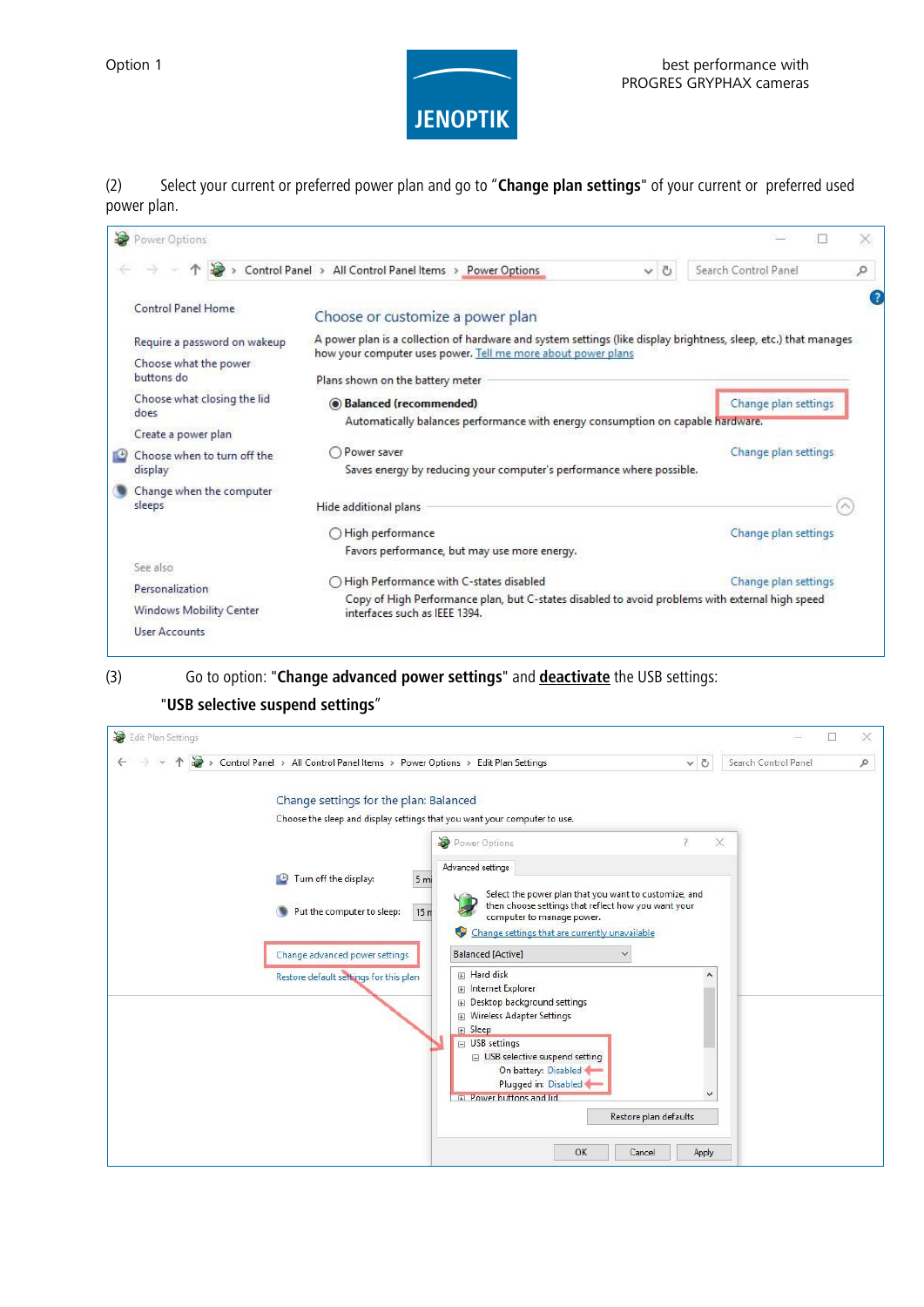

### **Question:**

How do I choose the correct driver for USB 3.0 host controller?

#### **Answer:**

To secure stabile connected USB 3.0 cameras we strongly recommend using the latest driver for USB 3.0 host controller cards!

Jenoptik recommends and offers (on your price list) NEC / Renesas USB 3.0 Host Controller cards. Please note, for those cards are two different drivers available, depending on the date of purchase.

For on board host controller please take care the latest driver versions are installed to secure stabile connection

# (1) Open "**device manager**" from control panel and go to the "**USB 3.0 host controller card**" entry.



(2) Open USB 3.0 host controller card properties and navigate to the "details" tab. Change the Property to: "**Hardware Ids**"

|                                                   |                                            |  | Renesas USB 3.0 eXtensible Host Controller - 0.96 (Microsoft) Prop |
|---------------------------------------------------|--------------------------------------------|--|--------------------------------------------------------------------|
| General                                           | <b>Driver</b>                              |  | Details Events Resources                                           |
| Property                                          |                                            |  | Renesas USB 3.0 eXtensible Host Controller - 0.96 (Microsoft)      |
|                                                   | Hardware Ids                               |  |                                                                    |
|                                                   | Device description<br>Device instance nath |  |                                                                    |
|                                                   | Hardware Ids                               |  |                                                                    |
| Capabilities<br>Status<br>Config flags<br>$T = 0$ | Compatible Ids<br>Problem code             |  |                                                                    |